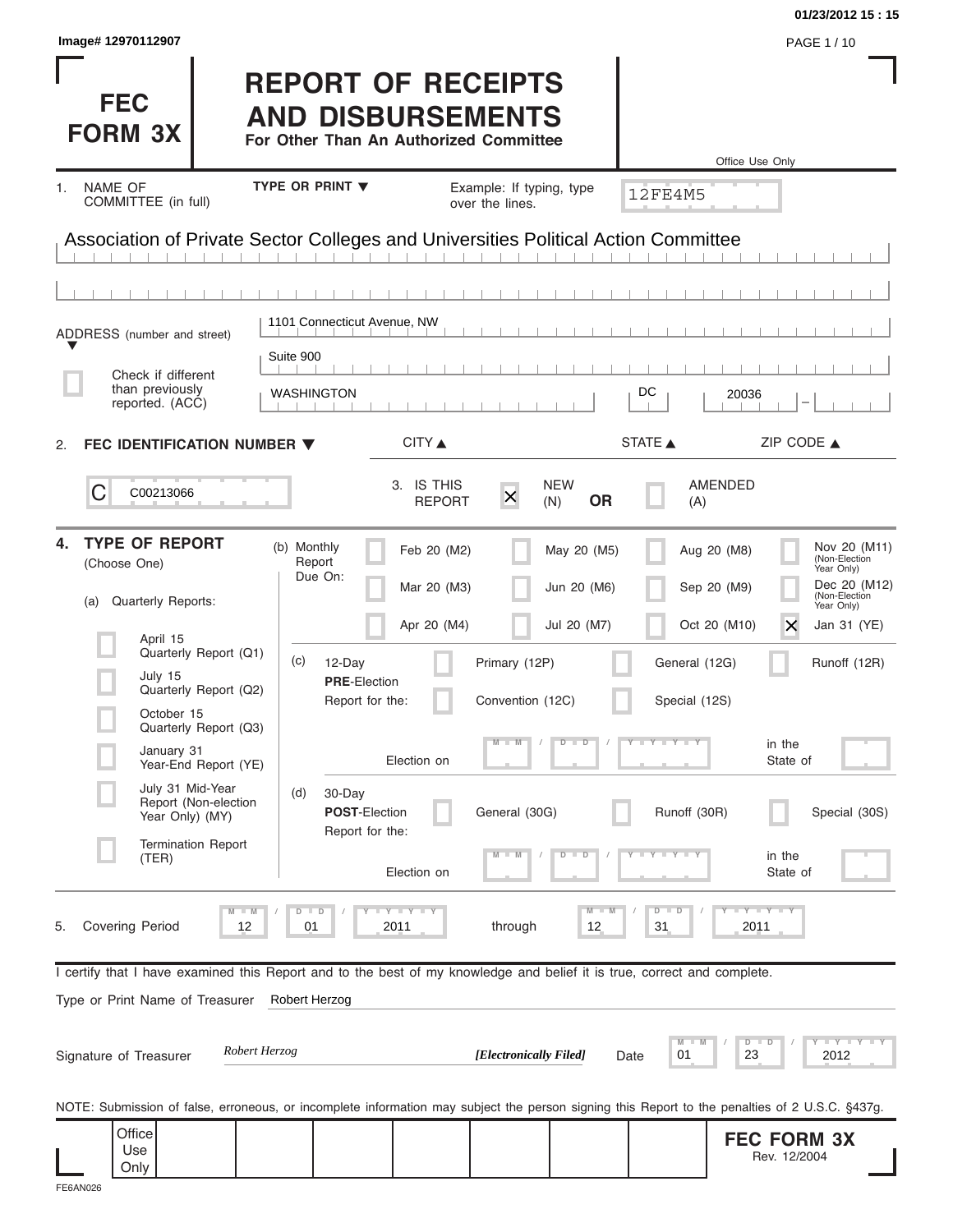#### **SUMMARY PAGE OF RECEIPTS AND DISBURSEMENTS**

|    | lmage# 12970112908                                                                                    |                                                                                    |                                                 |
|----|-------------------------------------------------------------------------------------------------------|------------------------------------------------------------------------------------|-------------------------------------------------|
|    | FEC Form 3X (Rev. 02/2003)                                                                            | <b>SUMMARY PAGE</b><br>OF RECEIPTS AND DISBURSEMENTS                               | Page 2                                          |
|    | Write or Type Committee Name                                                                          |                                                                                    |                                                 |
|    |                                                                                                       | Association of Private Sector Colleges and Universities Political Action Committee |                                                 |
|    | Report Covering the Period:<br>From:                                                                  | $Y =$<br>12<br>01<br>2011                                                          | 12<br>31<br>2011<br>To:                         |
|    |                                                                                                       | <b>COLUMN A</b><br><b>This Period</b>                                              | <b>COLUMN B</b><br><b>Calendar Year-to-Date</b> |
| 6. | Cash on Hand<br>(a)<br>$\overline{\mathbf{y}}$<br>January 1,<br>2011                                  |                                                                                    | 44639.99                                        |
|    | Cash on Hand at<br>(b)<br>Beginning of Reporting Period                                               | 105804.63                                                                          |                                                 |
|    | Total Receipts (from Line 19)<br>(c)                                                                  | 15082.64                                                                           | 195997.28                                       |
|    | Subtotal (add Lines 6(b) and<br>(d)<br>6(c) for Column A and Lines<br>$6(a)$ and $6(c)$ for Column B) | 120887.27                                                                          | 240637.27                                       |
| 7. | Total Disbursements (from Line 31)                                                                    | 3500.00                                                                            | 123250.00                                       |
| 8. | Cash on Hand at Close of<br><b>Reporting Period</b><br>(subtract Line $7$ from Line $6(d)$ )          | 117387.27                                                                          | 117387.27                                       |
| 9. | Debts and Obligations Owed TO<br>the Committee (Itemize all on<br>Schedule C and/or Schedule D)       | 0.00                                                                               |                                                 |
|    | 10. Debts and Obligations Owed BY<br>the Committee (Itemize all on<br>Schedule C and/or Schedule D)   | 0.00                                                                               |                                                 |

This committee has qualified as a multicandidate committee. (see FEC FORM 1M)

#### **For further information contact:**

Federal Election Commission 999 E Street, NW Washington, DC 20463

Toll Free 800-424-9530 Local 202-694-1100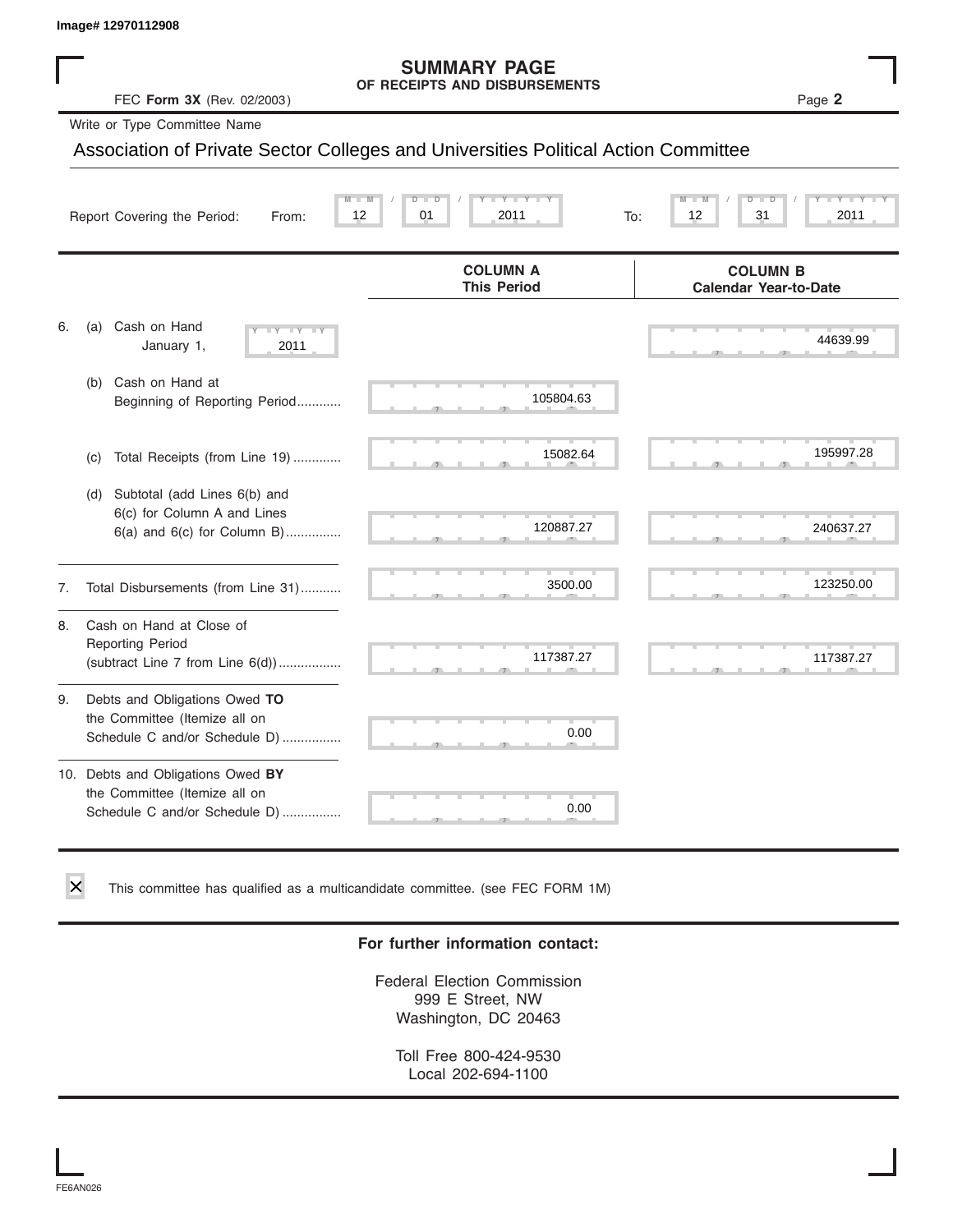| Image# 12970112909                                                        |                                                                                    |                                                                                               |
|---------------------------------------------------------------------------|------------------------------------------------------------------------------------|-----------------------------------------------------------------------------------------------|
|                                                                           | <b>DETAILED SUMMARY PAGE</b>                                                       |                                                                                               |
| FEC Form 3X (Rev. 06/2004)                                                | of Receipts                                                                        | Page 3                                                                                        |
| Write or Type Committee Name                                              |                                                                                    |                                                                                               |
|                                                                           | Association of Private Sector Colleges and Universities Political Action Committee |                                                                                               |
| Report Covering the Period:<br>From:                                      | $LY = Y + Y$<br>$M - M$<br>$D$ $D$<br>12<br>01<br>2011<br>To:                      | $\mathbf{I} = \mathbf{Y}$ $\mathbf{I} = \mathbf{Y}$<br>$M - M$<br>$D$ $D$<br>12<br>31<br>2011 |
| I. Receipts                                                               | <b>COLUMN A</b><br><b>Total This Period</b>                                        | <b>COLUMN B</b><br><b>Calendar Year-to-Date</b>                                               |
| 11. Contributions (other than loans) From:                                |                                                                                    |                                                                                               |
| Individuals/Persons Other<br>(a)                                          |                                                                                    |                                                                                               |
| <b>Than Political Committees</b><br>Itemized (use Schedule A)<br>(i)      | 15000.00                                                                           | 179200.00                                                                                     |
|                                                                           |                                                                                    |                                                                                               |
|                                                                           | 68.00                                                                              | 1793.00                                                                                       |
| (iii) TOTAL (add                                                          |                                                                                    |                                                                                               |
| Lines $11(a)(i)$ and $(ii)$                                               | 15068.00                                                                           | 180993.00                                                                                     |
|                                                                           |                                                                                    | 0.00                                                                                          |
| Political Party Committees<br>(b)                                         | 0.00                                                                               |                                                                                               |
| <b>Other Political Committees</b><br>(c)                                  | 0.00                                                                               | 13500.00                                                                                      |
| Total Contributions (add Lines<br>(d)                                     |                                                                                    |                                                                                               |
| $11(a)(iii)$ , (b), and (c)) (Carry                                       |                                                                                    |                                                                                               |
| Totals to Line 33, page 5)                                                | 15068.00                                                                           | 194493.00                                                                                     |
| 12. Transfers From Affiliated/Other                                       |                                                                                    |                                                                                               |
|                                                                           | 0.00                                                                               | 0.00                                                                                          |
|                                                                           | 0.00                                                                               | 0.00                                                                                          |
|                                                                           |                                                                                    |                                                                                               |
|                                                                           |                                                                                    |                                                                                               |
| 14. Loan Repayments Received                                              | 0.00                                                                               | 0.00                                                                                          |
| 15. Offsets To Operating Expenditures<br>(Refunds, Rebates, etc.)         |                                                                                    |                                                                                               |
| (Carry Totals to Line 37, page 5)                                         | 0.00                                                                               | 0.00                                                                                          |
| 16. Refunds of Contributions Made                                         |                                                                                    |                                                                                               |
| to Federal Candidates and Other                                           |                                                                                    |                                                                                               |
| Political Committees                                                      | 0.00                                                                               | 1000.00                                                                                       |
| 17. Other Federal Receipts                                                |                                                                                    |                                                                                               |
|                                                                           | 14.64                                                                              | 504.28                                                                                        |
| 18. Transfers from Non-Federal and Levin Funds<br>(a) Non-Federal Account |                                                                                    |                                                                                               |
|                                                                           | 0.00                                                                               | 0.00                                                                                          |
|                                                                           |                                                                                    |                                                                                               |
| (b) Levin Funds (from Schedule H5)                                        | 0.00                                                                               | 0.00                                                                                          |
|                                                                           |                                                                                    |                                                                                               |
| (c) Total Transfers (add $18(a)$ and $18(b)$ )                            | 0.00                                                                               | 0.00                                                                                          |
|                                                                           |                                                                                    |                                                                                               |
| 19. Total Receipts (add Lines 11(d),                                      |                                                                                    |                                                                                               |
| 12, 13, 14, 15, 16, 17, and $18(c)$                                       | 15082.64                                                                           | 195997.28                                                                                     |
|                                                                           |                                                                                    |                                                                                               |
| 20. Total Federal Receipts                                                |                                                                                    |                                                                                               |
| (subtract Line 18(c) from Line 19)  ▶                                     | 15082.64                                                                           | 195997.28                                                                                     |

I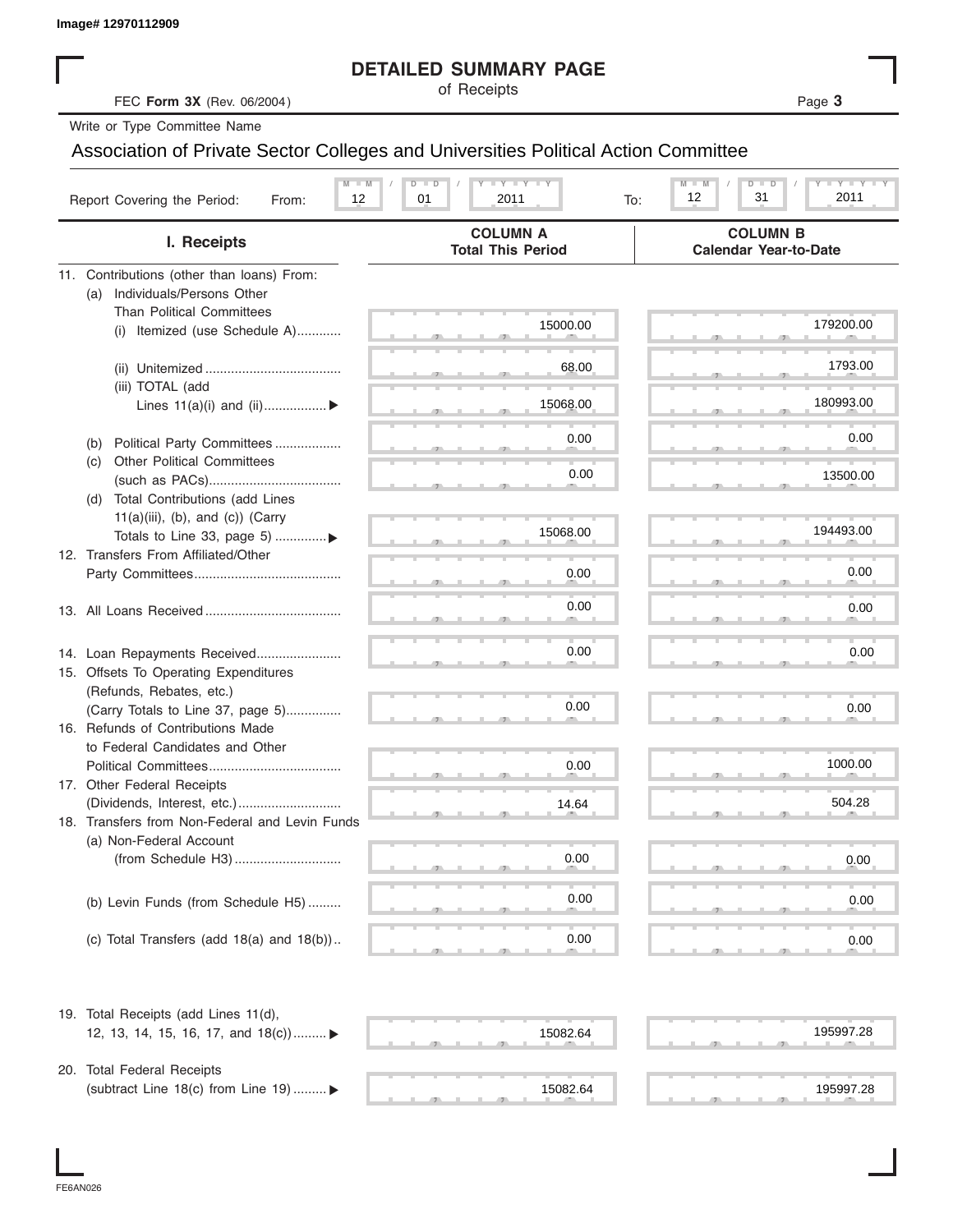## **DETAILED SUMMARY PAGE**

|     |                                                                      | <b>DETAILED SUMMARY PAGE</b><br>of Disbursements |                                                 |
|-----|----------------------------------------------------------------------|--------------------------------------------------|-------------------------------------------------|
|     | FEC Form 3X (Rev. 02/2003)                                           |                                                  | Page 4                                          |
|     | <b>II. Disbursements</b>                                             | <b>COLUMN A</b><br><b>Total This Period</b>      | <b>COLUMN B</b><br><b>Calendar Year-to-Date</b> |
|     | 21. Operating Expenditures:<br>(a) Allocated Federal/Non-Federal     |                                                  |                                                 |
|     | Activity (from Schedule H4)                                          |                                                  |                                                 |
|     | Federal Share<br>(i)                                                 | 0.00                                             | 0.00                                            |
|     |                                                                      | 0.00                                             | 0.00                                            |
|     | Non-Federal Share<br>(ii)                                            |                                                  |                                                 |
|     | (b) Other Federal Operating                                          | 0.00                                             | 0.00                                            |
|     | (c) Total Operating Expenditures                                     |                                                  |                                                 |
|     | (add 21(a)(i), (a)(ii), and (b))                                     | 0.00                                             | 0.00                                            |
|     | 22. Transfers to Affiliated/Other Party                              |                                                  |                                                 |
|     |                                                                      | 0.00                                             | 0.00                                            |
|     | 23. Contributions to<br>Federal Candidates/Committees                |                                                  |                                                 |
|     | and Other Political Committees                                       | 3500.00                                          | 123250.00                                       |
|     | 24. Independent Expenditures                                         |                                                  |                                                 |
|     | 25. Coordinated Party Expenditures                                   | 0.00                                             | 0.00                                            |
|     | $(2 \cup S.C. \S441a(d))$                                            | 0.00                                             |                                                 |
|     |                                                                      |                                                  | 0.00                                            |
|     |                                                                      | 0.00                                             | 0.00                                            |
|     |                                                                      |                                                  |                                                 |
|     |                                                                      | 0.00                                             | 0.00                                            |
|     | 28. Refunds of Contributions To:                                     |                                                  |                                                 |
| (a) | Individuals/Persons Other<br>Than Political Committees               | 0.00                                             | 0.00                                            |
|     |                                                                      |                                                  |                                                 |
| (b) | Political Party Committees                                           | 0.00                                             | 0.00                                            |
| (c) | <b>Other Political Committees</b>                                    |                                                  |                                                 |
|     |                                                                      | 0.00                                             | 0.00                                            |
| (d) | <b>Total Contribution Refunds</b>                                    |                                                  |                                                 |
|     | (add Lines 28(a), (b), and $(c)$ )                                   | 0.00                                             | 0.00                                            |
|     |                                                                      |                                                  |                                                 |
|     |                                                                      | 0.00                                             | 0.00                                            |
|     | 30. Federal Election Activity (2 U.S.C. §431(20))                    |                                                  |                                                 |
|     | (a) Allocated Federal Election Activity                              |                                                  |                                                 |
|     | (from Schedule H6)                                                   |                                                  |                                                 |
|     |                                                                      | 0.00                                             | 0.00                                            |
|     |                                                                      | 0.00                                             | 0.00                                            |
|     |                                                                      |                                                  |                                                 |
| (b) | <b>Federal Election Activity Paid Entirely</b><br>With Federal Funds | 0.00                                             | 0.00                                            |
| (C) | Total Federal Election Activity (add                                 |                                                  |                                                 |
|     | Lines $30(a)(i)$ , $30(a)(ii)$ and $30(b))$                          | 0.00                                             | 0.00                                            |
|     |                                                                      |                                                  |                                                 |
|     | 31. Total Disbursements (add Lines 21(c), 22,                        |                                                  |                                                 |
|     | 23, 24, 25, 26, 27, 28(d), 29 and 30(c))                             | 3500.00                                          | 123250.00                                       |
|     |                                                                      |                                                  |                                                 |
|     | 32. Total Federal Disbursements                                      |                                                  |                                                 |
|     | (subtract Line 21(a)(ii) and Line 30(a)(ii)                          |                                                  |                                                 |
|     |                                                                      | 3500.00                                          | 123250.00                                       |

FE6AN026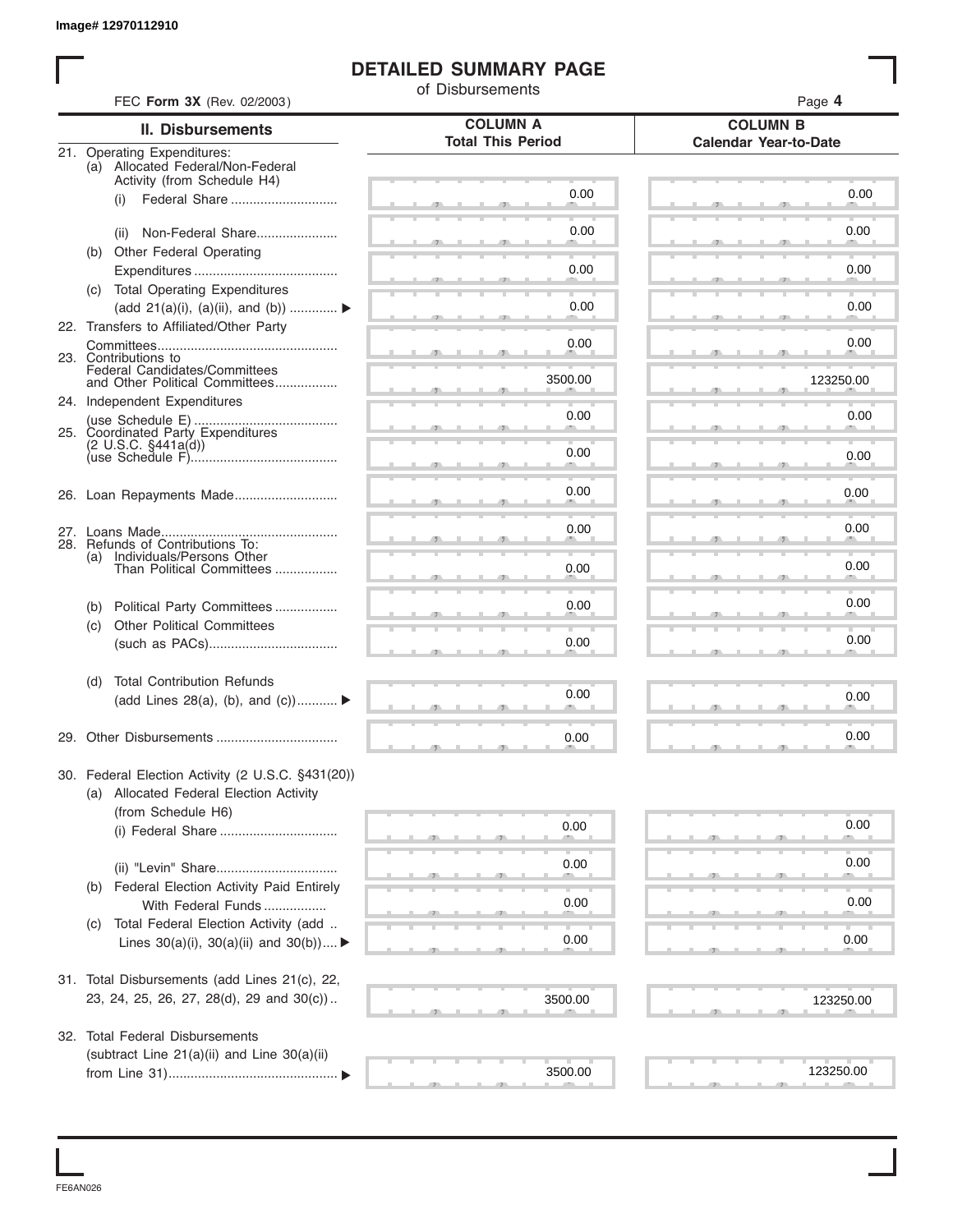### **DETAILED SUMMARY PAGE**

| FEC Form 3X (Rev. 02/2003)                                                               | of Disbursements                            | Page 5                                          |
|------------------------------------------------------------------------------------------|---------------------------------------------|-------------------------------------------------|
| III. Net Contributions/Operating Ex-<br>penditures                                       | <b>COLUMN A</b><br><b>Total This Period</b> | <b>COLUMN B</b><br><b>Calendar Year-to-Date</b> |
| 33. Total Contributions (other than loans)<br>(from Line 11(d), page 3)                  | 15068.00                                    | 194493.00                                       |
| 34. Total Contribution Refunds                                                           | 0.00                                        | 0.00                                            |
| 35. Net Contributions (other than loans)<br>(subtract Line 34 from Line 33)              | 15068.00                                    | 194493.00                                       |
| <b>Total Federal Operating Expenditures</b><br>36.<br>(add Line 21(a)(i) and Line 21(b)) | 0.00                                        | 0.00                                            |
| 37. Offsets to Operating Expenditures                                                    | 0.00                                        | 0.00                                            |
| 38. Net Operating Expenditures                                                           | 0.00                                        | 0.00                                            |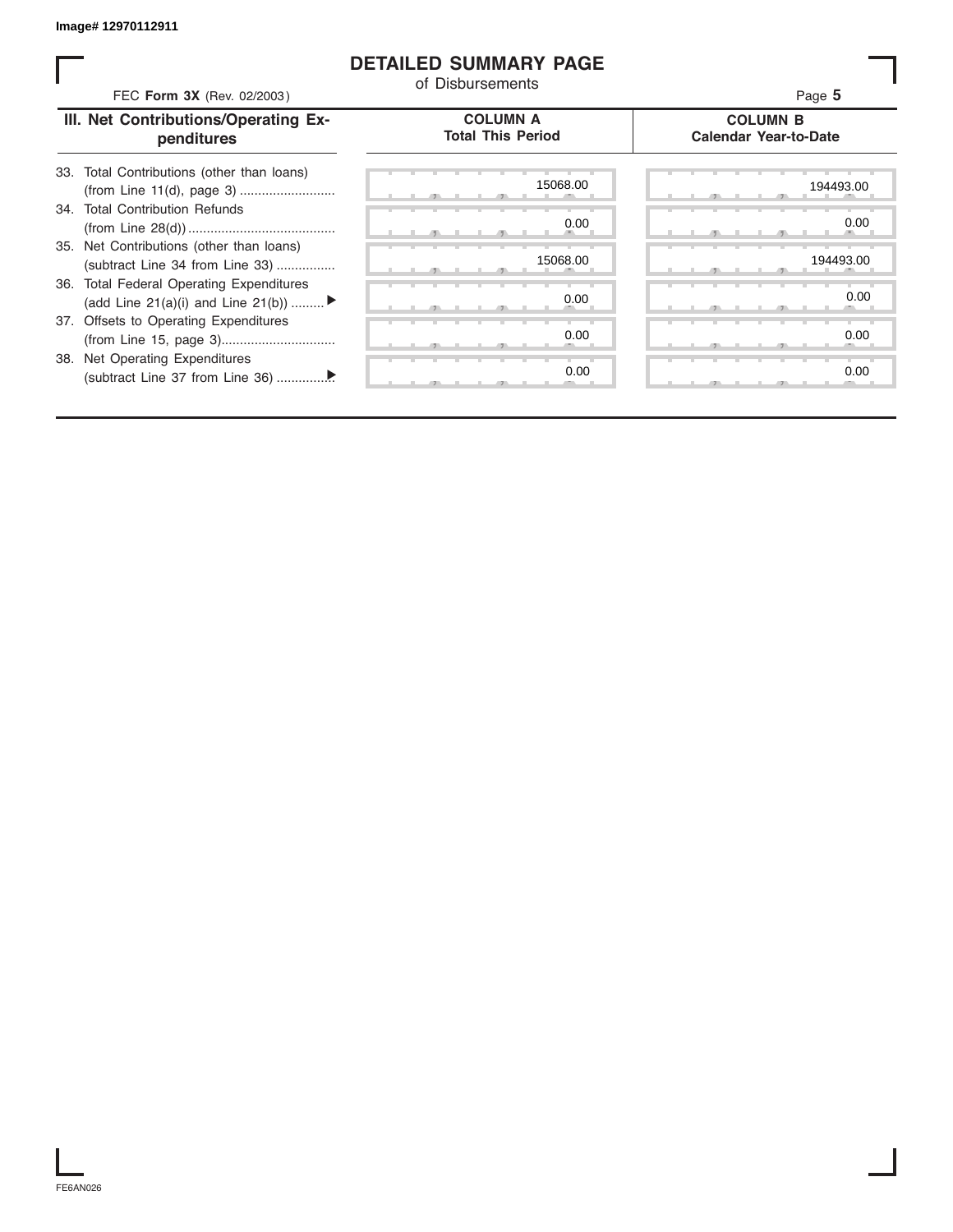# **SCHEDULE A (FEC Form 3X) ITEMIZED RECEIPTS**

|                                       | Use separate schedule(s)<br>for each category of the<br>Detailed Summary Page | FOR LINE NUMBER:<br>PAGE<br>OF<br>10<br>6<br>(check only one)<br>$\overline{X}$ 11a<br>11 <sub>b</sub><br>12<br>11c                                                                                                                                                                                                                                                             |
|---------------------------------------|-------------------------------------------------------------------------------|---------------------------------------------------------------------------------------------------------------------------------------------------------------------------------------------------------------------------------------------------------------------------------------------------------------------------------------------------------------------------------|
|                                       |                                                                               | 13<br>14<br>15<br>16<br>17<br>Any information copied from such Reports and Statements may not be sold or used by any person for the purpose of soliciting contributions                                                                                                                                                                                                         |
|                                       |                                                                               |                                                                                                                                                                                                                                                                                                                                                                                 |
| <b>State</b><br>IL<br>C<br>Occupation | Zip Code<br>60642<br>500.00<br><b>COMMAND</b>                                 | Date of Receipt<br>$M - M$ /<br>$D$ $D$<br>$Y - Y - Y - Y - Y$<br>12<br>2011<br>15<br>Transaction ID: SA11AI.8018<br>Amount of Each Receipt this Period<br>500.00<br><b>The Contract Contract Contract</b><br>2011 Contribution                                                                                                                                                 |
| State<br>KS<br>С<br>Occupation        | Zip Code<br>66219<br>2500.00<br>$\mathbf{r}$ and $\mathbf{r}$                 | Date of Receipt<br>$M - M$<br>$D$ $D$<br>$Y - Y - Y$<br>12<br>15<br>2011<br>Transaction ID: SA11AI.8014<br>Amount of Each Receipt this Period<br>2500.00<br><b>Contract Contract Contract</b><br>2011 Contribution                                                                                                                                                              |
| <b>State</b><br>IL<br>С<br>Occupation | Zip Code<br>60126<br>Aggregate Year-to-Date ▼                                 | Date of Receipt<br>$M - M$<br>$D$ $D$<br>$Y - Y - Y - Y - I$<br>27<br>12<br>2011<br>Transaction ID: SA11AI.8019<br>Amount of Each Receipt this Period<br>2000.00<br>2011 Contribution                                                                                                                                                                                           |
|                                       |                                                                               | or for commercial purposes, other than using the name and address of any political committee to solicit contributions from such committee.<br>Association of Private Sector Colleges and Universities Political Action Committee<br><b>Vice President</b><br>Aggregate Year-to-Date ▼<br><b>Chief Growth Officer</b><br>Aggregate Year-to-Date ▼<br>President, DeVry University |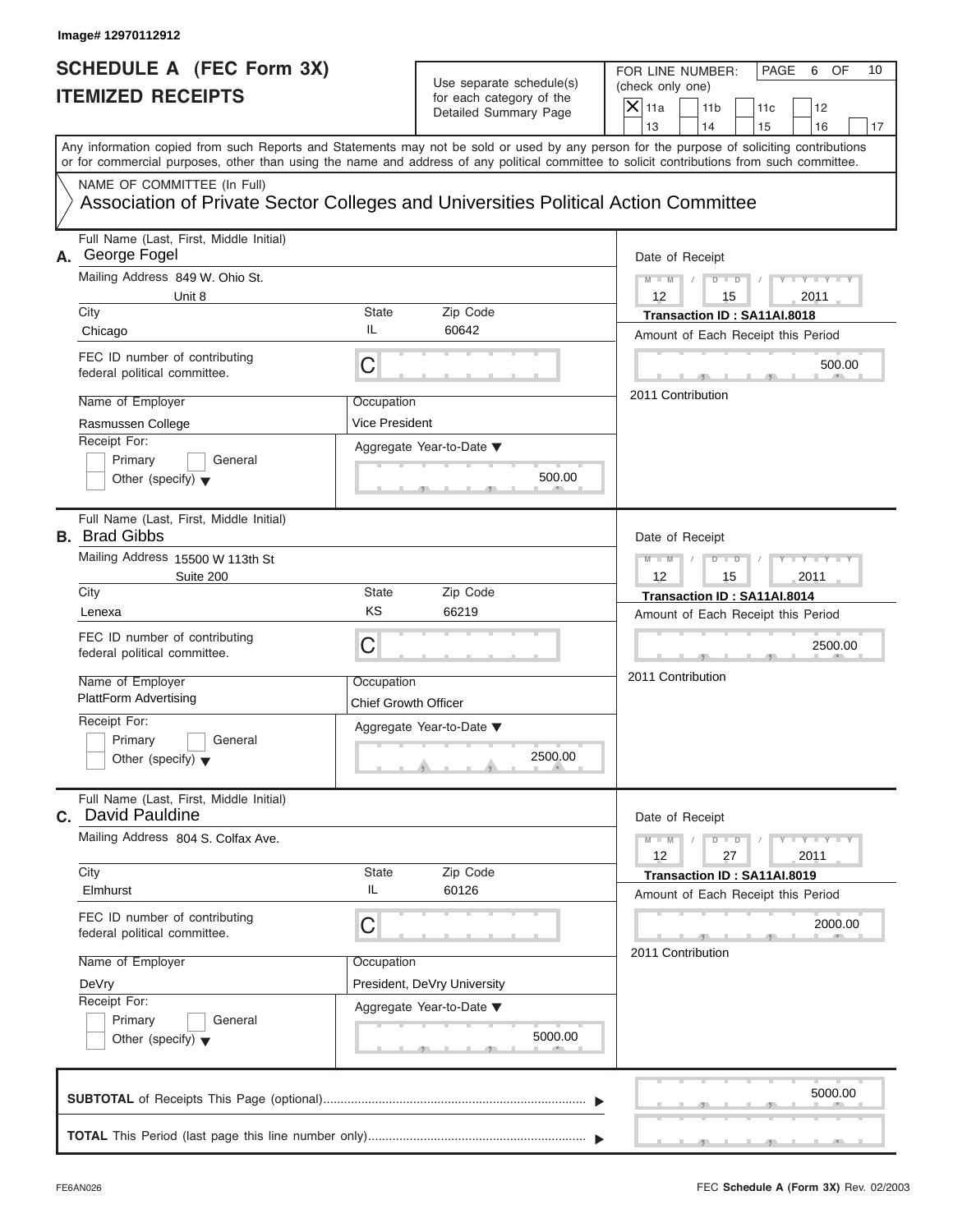#### **Image# 12970112913**

# **SCHEDULE A (FEC Form 3X) ITEMIZED RECEIPTS**

# Use separate schedule(s) (check only one)<br>for each category of the  $\Box$

FOR LINE NUMBER: PAGE 7 OF<br>(check only one)

| SCHEDULE A (FEC Form 3X)<br><b>ITEMIZED RECEIPTS</b>                                                                                                                                                                                                                                    |                                       | Use separate schedule(s)<br>for each category of the<br>Detailed Summary Page | FOR LINE NUMBER:<br>PAGE<br>7 OF<br>10<br>(check only one)<br>$\mathsf{X}$ 11a<br>11 <sub>b</sub><br>12<br>11c |
|-----------------------------------------------------------------------------------------------------------------------------------------------------------------------------------------------------------------------------------------------------------------------------------------|---------------------------------------|-------------------------------------------------------------------------------|----------------------------------------------------------------------------------------------------------------|
|                                                                                                                                                                                                                                                                                         |                                       |                                                                               | 13<br>14<br>15<br>16<br>17                                                                                     |
| Any information copied from such Reports and Statements may not be sold or used by any person for the purpose of soliciting contributions<br>or for commercial purposes, other than using the name and address of any political committee to solicit contributions from such committee. |                                       |                                                                               |                                                                                                                |
| NAME OF COMMITTEE (In Full)<br>Association of Private Sector Colleges and Universities Political Action Committee                                                                                                                                                                       |                                       |                                                                               |                                                                                                                |
| Full Name (Last, First, Middle Initial)<br><b>Michael Platt</b><br>А.                                                                                                                                                                                                                   |                                       |                                                                               | Date of Receipt                                                                                                |
| Mailing Address 708 3rd Ave<br>Floor 12<br>City                                                                                                                                                                                                                                         | State                                 | Zip Code                                                                      | $Y - Y - I$<br>$M - M$<br>D<br>$\Box$<br>12<br>15<br>2011<br>Transaction ID: SA11AI.8008                       |
| New York                                                                                                                                                                                                                                                                                | <b>NY</b>                             | 10017                                                                         | Amount of Each Receipt this Period                                                                             |
| FEC ID number of contributing<br>federal political committee.                                                                                                                                                                                                                           | C                                     |                                                                               | 2500.00                                                                                                        |
| Name of Employer<br><b>PlattForm Advertising</b>                                                                                                                                                                                                                                        | Occupation<br>CEO                     |                                                                               | 2011 Contribution                                                                                              |
| Receipt For:<br>Primary<br>General<br>Other (specify) $\blacktriangledown$                                                                                                                                                                                                              |                                       | Aggregate Year-to-Date ▼<br>2500.00                                           |                                                                                                                |
| Full Name (Last, First, Middle Initial)<br><b>B.</b> Avy Stein                                                                                                                                                                                                                          |                                       |                                                                               | Date of Receipt                                                                                                |
| Mailing Address One North Wacker Drive<br>48th Floor                                                                                                                                                                                                                                    |                                       |                                                                               | $M - M$<br>D<br>□□□<br>12<br>2011<br>14                                                                        |
| City<br>Chicago                                                                                                                                                                                                                                                                         | State<br>IL                           | Zip Code<br>60606                                                             | Transaction ID: SA11AI.8007<br>Amount of Each Receipt this Period                                              |
| FEC ID number of contributing<br>federal political committee.                                                                                                                                                                                                                           | $\mathsf C$                           |                                                                               | 5000.00                                                                                                        |
| Name of Employer<br>Willis Stein and Partners                                                                                                                                                                                                                                           | Occupation<br><b>Managing Partner</b> |                                                                               | 2011 Contribution                                                                                              |
| Receipt For:<br>Primary<br>General<br>Other (specify) $\blacktriangledown$                                                                                                                                                                                                              |                                       | Aggregate Year-to-Date ▼<br>5000.00<br>$\sim$                                 |                                                                                                                |
| Full Name (Last, First, Middle Initial)<br><b>C.</b> Steve Stenmark                                                                                                                                                                                                                     |                                       |                                                                               | Date of Receipt                                                                                                |
| Mailing Address 515 East Los Olas Blvd.<br>Suite 860                                                                                                                                                                                                                                    |                                       |                                                                               | $Y - Y - Y - Y - I$<br>$M - M$<br>D<br>$\Box$<br>12<br>08<br>2011                                              |
| City<br>Fort Lauderdale                                                                                                                                                                                                                                                                 | State<br>FL                           | Zip Code<br>33301                                                             | Transaction ID: SA11AI.8000<br>Amount of Each Receipt this Period                                              |
| FEC ID number of contributing<br>federal political committee.                                                                                                                                                                                                                           | С                                     |                                                                               | 1000.00                                                                                                        |
| Name of Employer                                                                                                                                                                                                                                                                        | Occupation                            |                                                                               | 2011 Contribution                                                                                              |
| <b>Campus Real Estate Solutions</b><br>Receipt For:                                                                                                                                                                                                                                     | <b>Principal Partner</b>              |                                                                               |                                                                                                                |
| Primary<br>General<br>Other (specify) $\blacktriangledown$                                                                                                                                                                                                                              |                                       | Aggregate Year-to-Date ▼<br>1000.00                                           |                                                                                                                |
|                                                                                                                                                                                                                                                                                         |                                       |                                                                               | 8500.00                                                                                                        |
|                                                                                                                                                                                                                                                                                         |                                       |                                                                               |                                                                                                                |

S S S , , .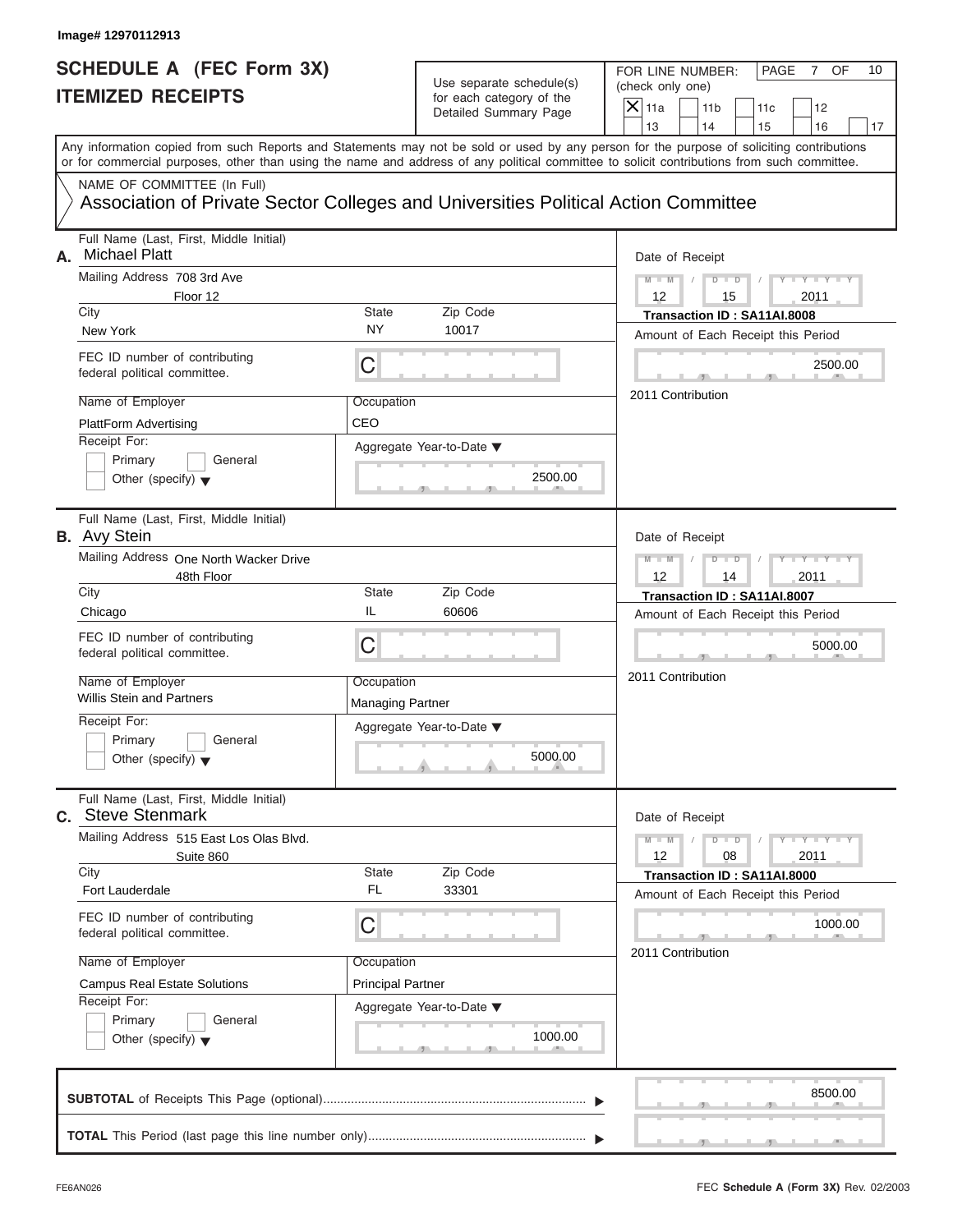# **SCHEDULE A (FEC Form 3X) ITEMIZED RECEIPTS**

FOR LINE NUMBER: PAGE 8 OF<br>(check only one)

| SCHEDULE A (FEC Form 3X)<br><b>ITEMIZED RECEIPTS</b> |                                                                                                                                                                                                                                                                                         |                                    | Use separate schedule(s)<br>for each category of the                       | FOR LINE NUMBER:<br>PAGE<br>8<br>OF<br>10<br>(check only one)                    |
|------------------------------------------------------|-----------------------------------------------------------------------------------------------------------------------------------------------------------------------------------------------------------------------------------------------------------------------------------------|------------------------------------|----------------------------------------------------------------------------|----------------------------------------------------------------------------------|
|                                                      |                                                                                                                                                                                                                                                                                         |                                    | Detailed Summary Page                                                      | $\overline{X}$ 11a<br>11 <sub>b</sub><br>12<br>11c<br>13<br>14<br>15<br>16<br>17 |
|                                                      | Any information copied from such Reports and Statements may not be sold or used by any person for the purpose of soliciting contributions<br>or for commercial purposes, other than using the name and address of any political committee to solicit contributions from such committee. |                                    |                                                                            |                                                                                  |
|                                                      | NAME OF COMMITTEE (In Full)<br>Association of Private Sector Colleges and Universities Political Action Committee                                                                                                                                                                       |                                    |                                                                            |                                                                                  |
| А.                                                   | Full Name (Last, First, Middle Initial)<br>Mitch Talenfeld                                                                                                                                                                                                                              |                                    |                                                                            | Date of Receipt                                                                  |
|                                                      | Mailing Address 805 E Broward Blvd<br>Suite 301<br>City                                                                                                                                                                                                                                 | State                              | Zip Code                                                                   | $M - M$<br>$D$ $D$<br>12<br>15<br>2011                                           |
|                                                      | Fort Lauderdale                                                                                                                                                                                                                                                                         | <b>FL</b>                          | 33301                                                                      | Transaction ID: SA11AI.8010<br>Amount of Each Receipt this Period                |
|                                                      | FEC ID number of contributing<br>federal political committee.                                                                                                                                                                                                                           | C                                  |                                                                            | 500.00                                                                           |
|                                                      | Name of Employer<br><b>MDT Direct</b>                                                                                                                                                                                                                                                   | Occupation<br>CEO                  |                                                                            | 2011 Contribution                                                                |
|                                                      | Receipt For:<br>Primary<br>General<br>Other (specify) $\blacktriangledown$                                                                                                                                                                                                              |                                    | Aggregate Year-to-Date ▼<br>500.00                                         |                                                                                  |
|                                                      | Full Name (Last, First, Middle Initial)<br><b>B.</b> Richard Thomas                                                                                                                                                                                                                     |                                    |                                                                            | Date of Receipt                                                                  |
|                                                      | Mailing Address 12720 Hillcrest Rd<br>Suite 900                                                                                                                                                                                                                                         |                                    |                                                                            | $M - M$<br>$D$ $D$<br>12<br>15<br>2011                                           |
|                                                      | City<br>Dallas                                                                                                                                                                                                                                                                          | State<br>ТX                        | Zip Code<br>75230                                                          | Transaction ID: SA11AI.8016<br>Amount of Each Receipt this Period                |
|                                                      | FEC ID number of contributing<br>federal political committee.                                                                                                                                                                                                                           | C                                  |                                                                            | 1000.00                                                                          |
|                                                      | Name of Employer<br>Salmon Sims Thomas & Associate                                                                                                                                                                                                                                      | Occupation<br><b>Title Partner</b> |                                                                            | 2011 Contribution                                                                |
|                                                      | Receipt For:<br>Primary<br>General<br>Other (specify) $\blacktriangledown$                                                                                                                                                                                                              |                                    | Aggregate Year-to-Date ▼<br>1000.00<br><b>All Angeles</b><br>$\mathcal{A}$ |                                                                                  |
| C.                                                   | Full Name (Last, First, Middle Initial)                                                                                                                                                                                                                                                 |                                    |                                                                            | Date of Receipt                                                                  |
|                                                      | <b>Mailing Address</b>                                                                                                                                                                                                                                                                  |                                    |                                                                            | $M - M$<br>$Y - Y - Y - Y - Y$<br>$D$ $D$                                        |
|                                                      | City                                                                                                                                                                                                                                                                                    | State                              | Zip Code                                                                   | Amount of Each Receipt this Period                                               |
|                                                      | FEC ID number of contributing<br>federal political committee.                                                                                                                                                                                                                           | C                                  |                                                                            |                                                                                  |
|                                                      | Name of Employer                                                                                                                                                                                                                                                                        | Occupation                         |                                                                            |                                                                                  |
|                                                      | Receipt For:<br>Primary<br>General<br>Other (specify) $\blacktriangledown$                                                                                                                                                                                                              |                                    | Aggregate Year-to-Date ▼                                                   |                                                                                  |
|                                                      |                                                                                                                                                                                                                                                                                         |                                    |                                                                            | 1500.00                                                                          |
|                                                      |                                                                                                                                                                                                                                                                                         |                                    |                                                                            | 15000.00                                                                         |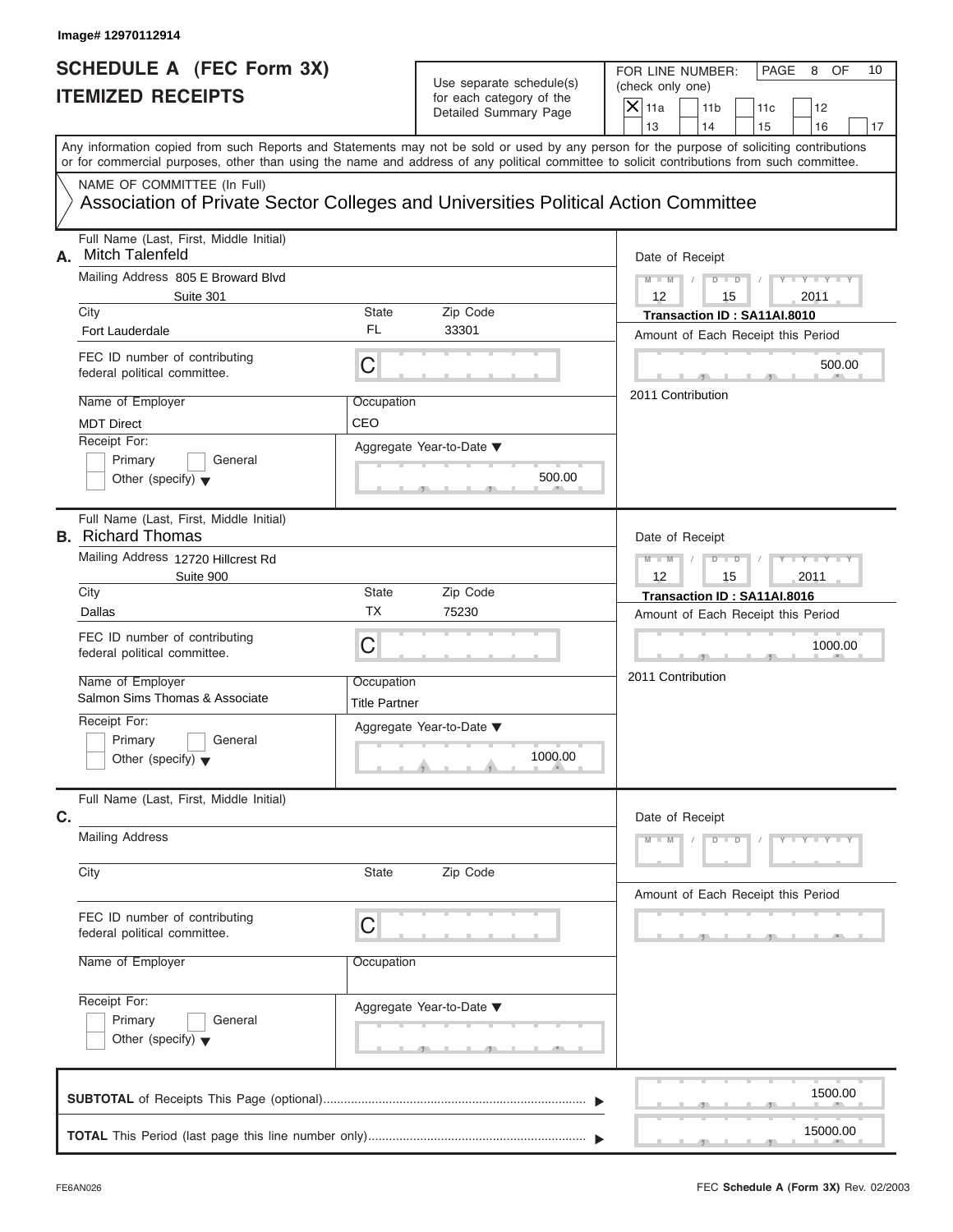#### **Image# 12970112915**

| SCHEDULE A (FEC Form 3X) |  |  |
|--------------------------|--|--|
| <b>ITEMIZED RECEIPTS</b> |  |  |

FOR LINE NUMBER: PAGE 9 OF<br>(check only one)

|                          | SCHEDULE A (FEC Form 3X)                                                                                                                                                                                                                                                                |              | Use separate schedule(s)           |                  | FOR LINE NUMBER:                           | PAGE<br>9<br>OF<br>10                      |
|--------------------------|-----------------------------------------------------------------------------------------------------------------------------------------------------------------------------------------------------------------------------------------------------------------------------------------|--------------|------------------------------------|------------------|--------------------------------------------|--------------------------------------------|
| <b>ITEMIZED RECEIPTS</b> |                                                                                                                                                                                                                                                                                         |              | for each category of the           | (check only one) |                                            |                                            |
|                          |                                                                                                                                                                                                                                                                                         |              | Detailed Summary Page              | 11a<br>13        | 11 <sub>b</sub><br>14                      | 11c<br>12<br>$\overline{X}$ 17<br>16<br>15 |
|                          | Any information copied from such Reports and Statements may not be sold or used by any person for the purpose of soliciting contributions<br>or for commercial purposes, other than using the name and address of any political committee to solicit contributions from such committee. |              |                                    |                  |                                            |                                            |
|                          | NAME OF COMMITTEE (In Full)<br>Association of Private Sector Colleges and Universities Political Action Committee                                                                                                                                                                       |              |                                    |                  |                                            |                                            |
|                          | Full Name (Last, First, Middle Initial)<br>A. Suntrust Bank                                                                                                                                                                                                                             |              |                                    |                  | Date of Receipt                            |                                            |
|                          | Mailing Address 1445 New York Ave. NW<br>City                                                                                                                                                                                                                                           | State        | Zip Code                           | $M - M$<br>12    | $D$ $D$<br>20<br>Transaction ID: SA17.8030 | $Y = Y$<br>2011                            |
|                          | Washington                                                                                                                                                                                                                                                                              | DC           | 20005                              |                  |                                            | Amount of Each Receipt this Period         |
|                          | FEC ID number of contributing<br>federal political committee.                                                                                                                                                                                                                           | C            |                                    |                  | $\sim$                                     | 14.64<br>- 91                              |
|                          | Name of Employer                                                                                                                                                                                                                                                                        | Occupation   |                                    |                  |                                            | SunTrust Banking Service Charge            |
|                          | Receipt For:<br>Primary<br>General<br>Other (specify) $\blacktriangledown$                                                                                                                                                                                                              |              | Aggregate Year-to-Date ▼<br>370.54 |                  |                                            |                                            |
| В.                       | Full Name (Last, First, Middle Initial)                                                                                                                                                                                                                                                 |              |                                    |                  | Date of Receipt                            |                                            |
|                          | <b>Mailing Address</b>                                                                                                                                                                                                                                                                  |              |                                    |                  | ъ<br>D                                     |                                            |
|                          | City                                                                                                                                                                                                                                                                                    | <b>State</b> | Zip Code                           |                  |                                            | Amount of Each Receipt this Period         |
|                          | FEC ID number of contributing<br>federal political committee.                                                                                                                                                                                                                           | $\mathsf C$  |                                    |                  |                                            |                                            |
|                          | Name of Employer                                                                                                                                                                                                                                                                        | Occupation   |                                    |                  |                                            |                                            |
|                          | Receipt For:<br>Primary<br>General<br>Other (specify) $\blacktriangledown$                                                                                                                                                                                                              |              | Aggregate Year-to-Date ▼<br>محصد   |                  |                                            |                                            |
| C.                       | Full Name (Last, First, Middle Initial)                                                                                                                                                                                                                                                 |              |                                    |                  | Date of Receipt                            |                                            |
|                          | <b>Mailing Address</b>                                                                                                                                                                                                                                                                  |              |                                    | $M - M$          | $\overline{D}$<br>$\Box$                   | $Y - Y - Y - Y - I$                        |
|                          | City                                                                                                                                                                                                                                                                                    | State        | Zip Code                           |                  |                                            | Amount of Each Receipt this Period         |
|                          | FEC ID number of contributing<br>federal political committee.                                                                                                                                                                                                                           | C            |                                    |                  |                                            |                                            |
|                          | Name of Employer                                                                                                                                                                                                                                                                        | Occupation   |                                    |                  |                                            |                                            |
|                          | Receipt For:<br>Primary<br>General<br>Other (specify) $\blacktriangledown$                                                                                                                                                                                                              |              | Aggregate Year-to-Date ▼<br>$-1$   |                  |                                            |                                            |
|                          |                                                                                                                                                                                                                                                                                         |              |                                    |                  |                                            | 14.64                                      |
|                          |                                                                                                                                                                                                                                                                                         |              |                                    |                  |                                            | 14.64                                      |